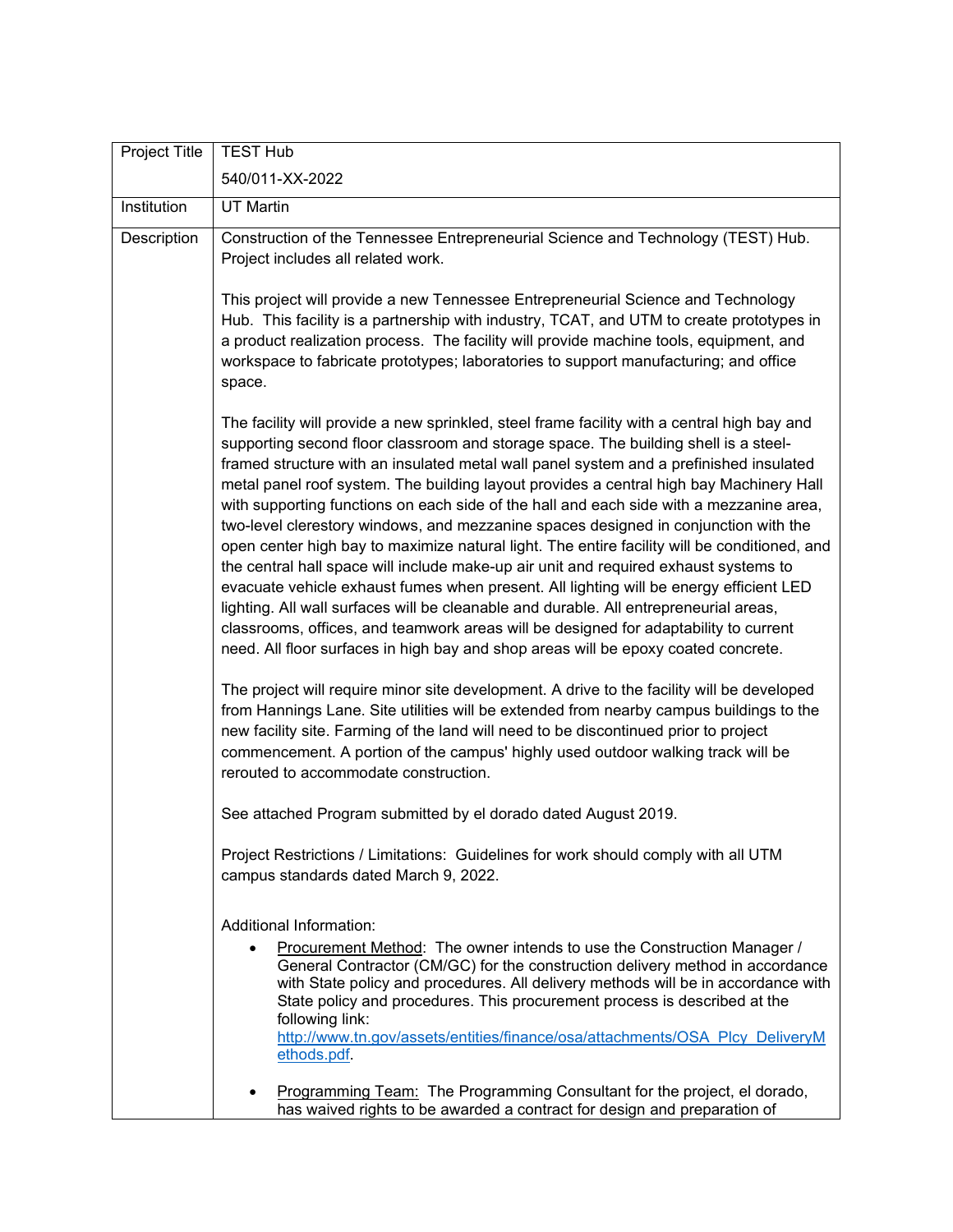|                                                                            | contract documents for the project but may be a part of the team to design and<br>prepare contract documents for the project as a consultant to another firm. A<br>consultant to el dorado in their work as Programming Consultant may be<br>awarded the contract for the design and preparation of contract documents for<br>the project or may serve on the team as a consultant to another firm who is<br>awarded the design and contract document preparation contract.<br>Budget Numbers as shown in the Program Document were provided to the<br>Owner for budgetary review only. Approved SBC Budget is listed in this<br>solicitation below. |
|----------------------------------------------------------------------------|------------------------------------------------------------------------------------------------------------------------------------------------------------------------------------------------------------------------------------------------------------------------------------------------------------------------------------------------------------------------------------------------------------------------------------------------------------------------------------------------------------------------------------------------------------------------------------------------------------------------------------------------------|
|                                                                            |                                                                                                                                                                                                                                                                                                                                                                                                                                                                                                                                                                                                                                                      |
| Project<br>Schedule                                                        | Designer Award by SBC Executive Sub-Committee - July 25, 2022 (Pending SBC<br>Approval on July 14, 2022)<br>Design Schedule - September 2022 thru August 2023<br>Desired Construction Schedule: Substantially complete by July 2025.                                                                                                                                                                                                                                                                                                                                                                                                                 |
| Anticipated                                                                | All disciplines as required for Basic Services                                                                                                                                                                                                                                                                                                                                                                                                                                                                                                                                                                                                       |
| Licensed<br>Professiona<br>Is and<br>consultants<br>for Basic<br>Services: | Additional service consultant fees for movable equipment, data/AV, surveys,<br>geotechnical services, and an allowance for future construction testing will be negotiated<br>after award of selected designer firm and prior to release of agreement for the overall<br>project. These consultants should be listed in proposal with pertinent experience.                                                                                                                                                                                                                                                                                           |
| Estimated<br>Total<br>Project<br>Cost                                      | \$19,160,000                                                                                                                                                                                                                                                                                                                                                                                                                                                                                                                                                                                                                                         |
| Maximum<br>Allowable<br>Constructio<br>n Cost<br>(MACC)                    | \$14,280,000                                                                                                                                                                                                                                                                                                                                                                                                                                                                                                                                                                                                                                         |
| Designer<br>Fee:                                                           | \$832,344 (\$14,280,000 x .05829 x 1.00)                                                                                                                                                                                                                                                                                                                                                                                                                                                                                                                                                                                                             |
| Insurance<br>Coverage                                                      | <b>Commercial General Liability</b>                                                                                                                                                                                                                                                                                                                                                                                                                                                                                                                                                                                                                  |
|                                                                            | Each Occurrence - \$1,000,000<br>Aggregate - \$1,000,000                                                                                                                                                                                                                                                                                                                                                                                                                                                                                                                                                                                             |
|                                                                            | <b>Commercial Automobile Liability</b>                                                                                                                                                                                                                                                                                                                                                                                                                                                                                                                                                                                                               |
|                                                                            | Any Auto - Each Accident, Combined Single Limit - \$1,000,000                                                                                                                                                                                                                                                                                                                                                                                                                                                                                                                                                                                        |
|                                                                            | Workers' Compensation as required by statute, including employers' liability with limits of:                                                                                                                                                                                                                                                                                                                                                                                                                                                                                                                                                         |
|                                                                            | Each Accident - \$100,000<br>Disease, each employee - \$100,000<br>Disease, policy limits - \$500,000                                                                                                                                                                                                                                                                                                                                                                                                                                                                                                                                                |
|                                                                            | Professional Liability Insurance                                                                                                                                                                                                                                                                                                                                                                                                                                                                                                                                                                                                                     |
|                                                                            | Each Claim - \$1,000,000                                                                                                                                                                                                                                                                                                                                                                                                                                                                                                                                                                                                                             |